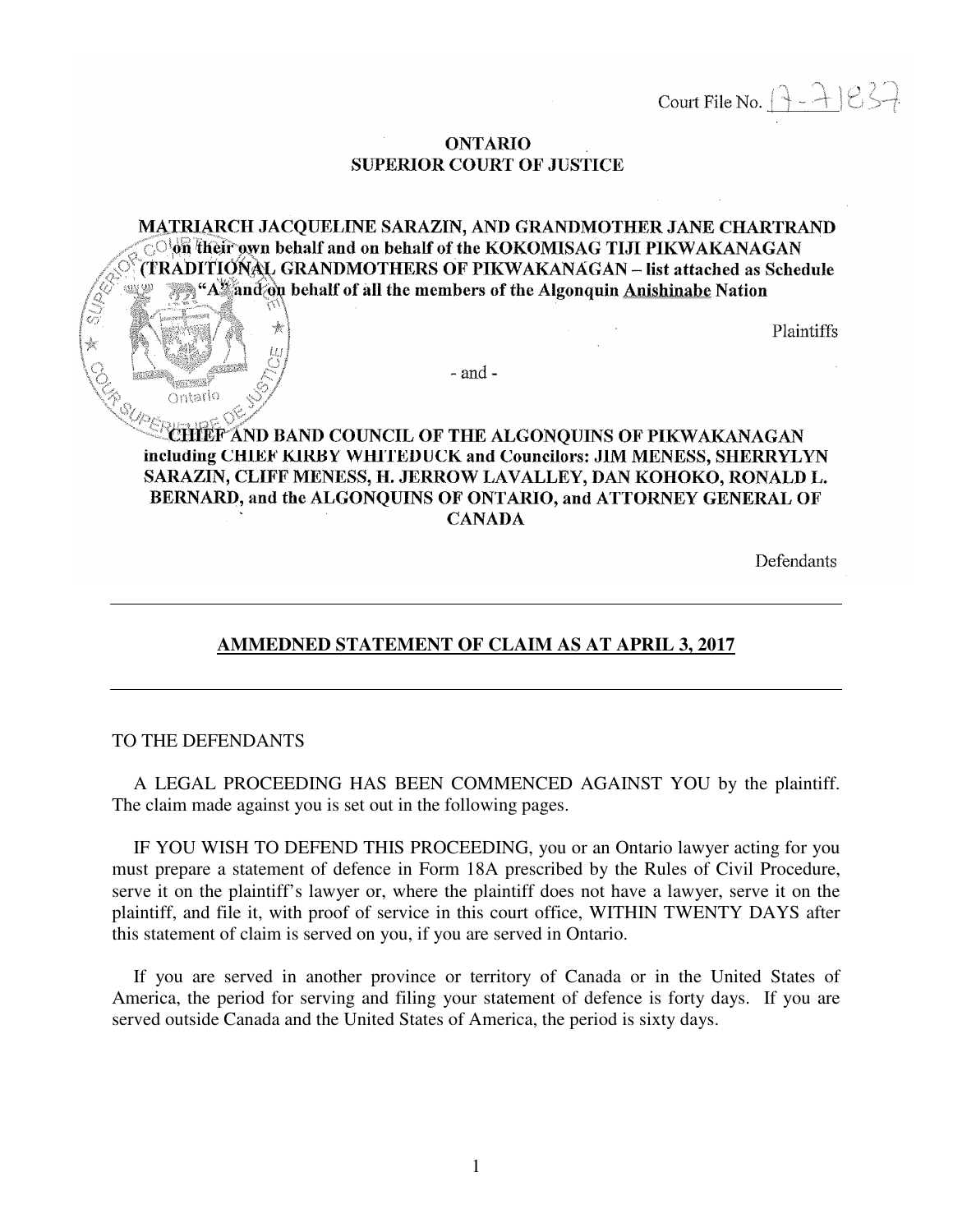Instead of serving and filing a statement of defence, you may serve and file a notice of intent to defend in Form 18B prescribed by the Rules of Civil Procedure. This will entitle you to ten more days within which to serve and file your statement of defence.

 IF YOU FAIL TO DEFEND THIS PROCEEDING, JUDGMENT MAY BE GIVEN AGAINST YOU IN YOUR ABSENCE AND WITHOUT FURTHER NOTICE TO YOU. IF YOU WISH TO DEFEND THIS PROCEEDING BUT ARE UNABLE TO PAY LEGAL FEES. LEGAL AID MAY BE AVAILABLE TO YOU BY CONTACTING A LOCAL LEGAL AID OFFICE.

 TAKE NOTICE: THIS ACTION WILL AUTOMATICALLY BE DISMISSED if it has not been set down for trial or terminated by any means within five years after the action was commenced unless otherwise ordered by the court.

| Address of 161 Elgin Street, Ottawa, ON K2P 2K1<br>$\frac{101 \text{ E}[\text{VIII}] \cdot \text{VII} \cdot \text{VIII}}{101 \text{ E}[\text{VIII}] \cdot \text{VIII}}$ |
|-------------------------------------------------------------------------------------------------------------------------------------------------------------------------|

 $\sim 10^{-10}$ 

TO: Attorney General of Canada Office of the Deputy Attorney General of Canada 284 Wellington Street Ottawa, Ontario, K1A 0H8

- TO: Colin Beddard LLP Suite 700, 220 Laurier Avenue West Ottawa, Ontario, K1P 5Z9 Attention: Mr. Ben Mills
- TO: Blaney McMurtry 2 Queen Street East, Suite 1500 Toronto, Ontario, M5C 3G5 Attention: Mr. Robert Potts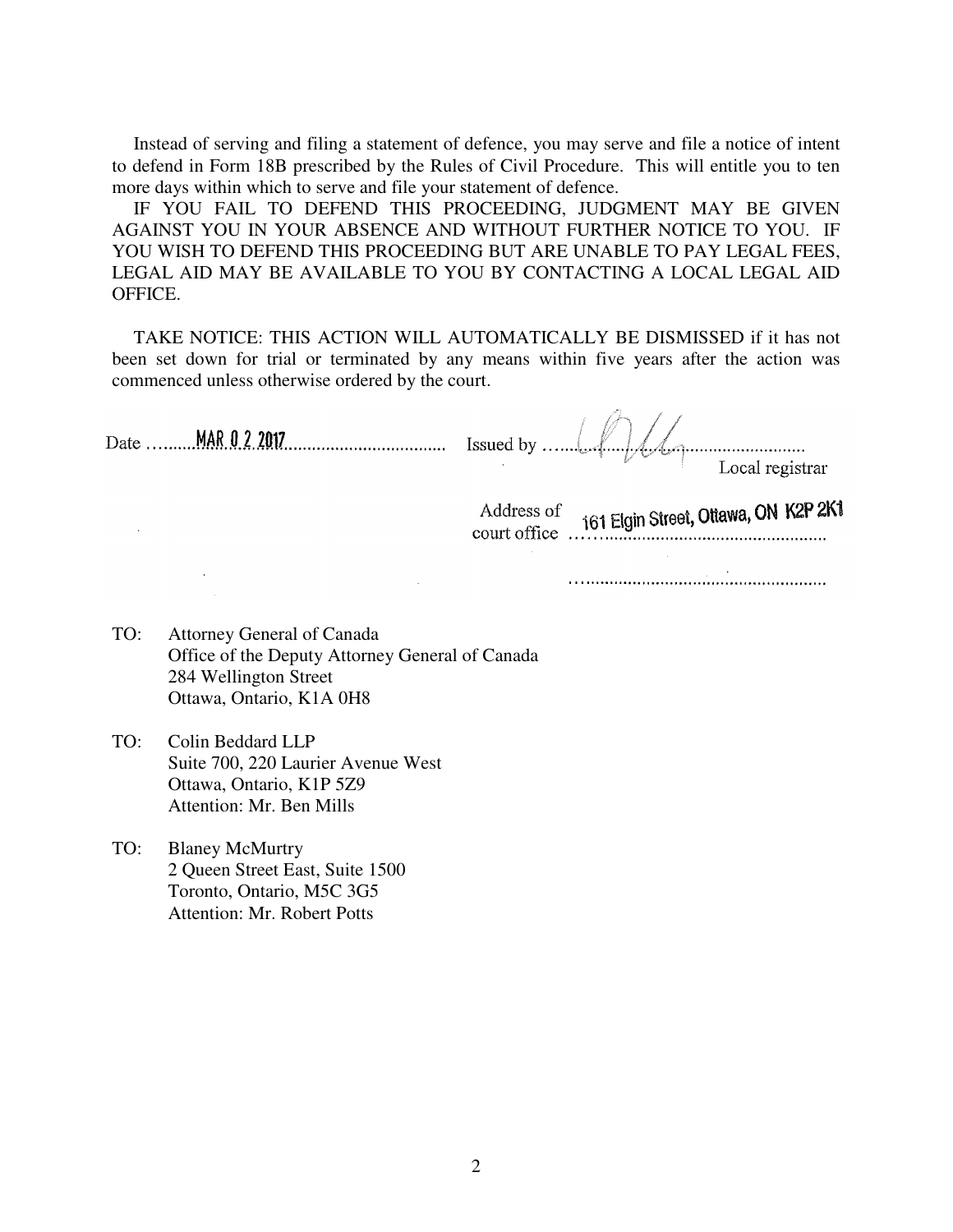#### **CLAIM**

#### ORDERS SOUGHT

- 1. The plaintiffs claim on behalf of themselves, the Kokomisag Tiji Pikwakanagan and all the other members of the Algonquin Anishinabe Nation as follows
	- a. An order of the Court appointing Matriarch Jacqueline Sarazin and Grandmother Jane Chartrand as the representative Plaintiffs of the Tiji Pikwakanagan and all other members of the Algonquin Anishinabe Nation, pursuant to the Rules of Civil Procedure;
	- b. Injunctive relief to stop negotiations by Chief and Band Council of Pikwakanagan and the Algonquins of Ontario pursuant to the Agreement-in-Principle dated **May 29th, 2015** until the litigation is finalized;
	- c. Funding by Ontario and Canada as an advanced costs award for the Plaintiffs to pursue their litigation;
	- d. An order declaring Chief and Band Council of Pikwakanagan are without proper authority to negotiate Section 25 and 35(1) of the *Constitution Act* indigenous rights with Ontario and Canada on behalf of the Algonquins of Pikwakanagan and the Algonquin Anishinabe Nation;
	- e. An order declaring that the Algonquins of Ontario without proper authority to negotiate Section 25 and Section 35(1) of the *Constitution Act*, indigenous rights on behalf of the Algonquins of Pikwakanagan First Nation **and the Algonquin Anishinabe Nation**;
	- f. An order that Canada and Ontario fulfill their legal obligation to consult and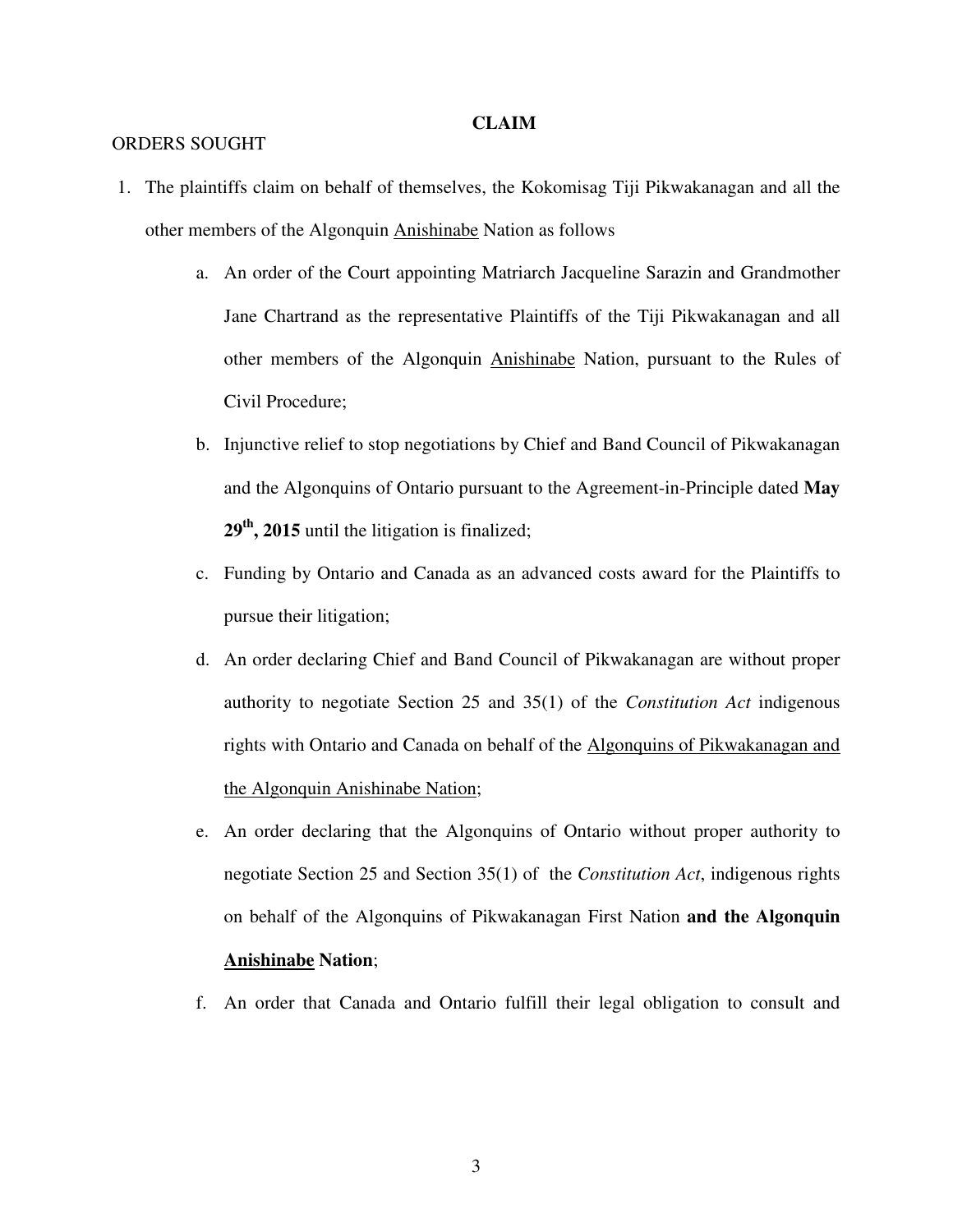accommodate the Plaintiffs herein on the assertion of indigenous title for the lands set out in the Agreement-in-Principle of **May 29th, 2015** and the territory set out in the Statement of Claim Court File No. 16-70862;

- g. An order declaring the Plaintiffs herein as the rightful stewards of the Algonquin sacred site at Chaudiere Falls, Chaudiere, Albert and Victoria Islands based on the Plaintiffs Section 2(a) and Section 7 rights under the *Charter of Rights and Freedoms*;
- h. Injunctive relief to stop the development between Canada and Windmill at Chaudiere and Albert Island **and the alienation of all Algonquin lands in Ontario**.
- i. A declaration that the Algonquin Anishinabe Nation have indigenous title to the lands set out in the Agreement-in-Principle dated **May 29th, 2015** and the lands outlined in Schedule "A" and "B" of the Court File No. 16-70862;
- j. A declaration that Canada and Ontario has wrongfully infringed the indigenous title on the above lands, entitling the Plaintiffs to redress and compensation for the lands and resources since 1701;
- k. Costs on a substantial indemnity basis;
- l. Such further, equitable and other relief that this Honourable Court deems just.

### PARTIES

### *Plaintiffs and Represented Group*

2. The Kokomisag Tiji Pikwakanagan (Traditional Grandmothers of Pikwakanagan – list at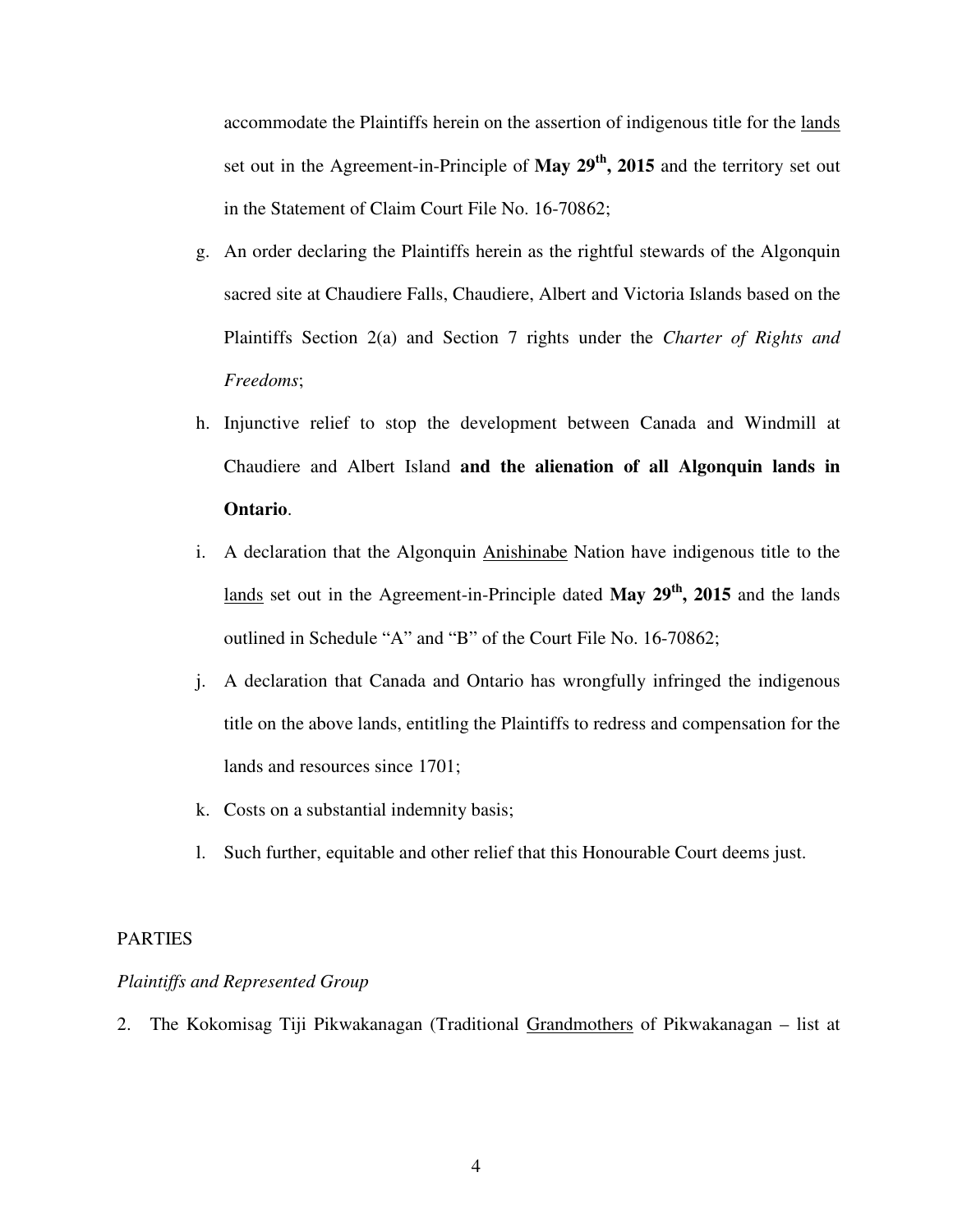Schedule "A") are traditional indigenous Elders, recognized in the traditions, law and customs of the Algonquin Peoples as Grandmother and Grandfathers, as the protectors of the laws, traditions, customs and culture of the Algonquin Peoples. They present themselves as the traditional title-holders, pursuant to Algonquin law and the group which has its origins in the laws, traditions and customs of the Algonquins Anishinabe Nation. They flow from the laws, traditions and customs of the Algonquin Anishinabe Nation. They are not appointed by the *Indian Act* of Canada and are not supervised by the superintendent general of Indian Affairs pursuant to the *Indian Act*.

- 3. Matriarch Jacqueline Sarazin is the recognized matriarch of the Kokomisag Tiji Pikwakanagan and Grandmother Jane Chartrand is a member of the Kokomisag Tiji Pikwakanagan, keeper of the Thunderbird Pipe, keeper of the Eagle Staff and along with all the other Grandmothers listed at Schedule "A" protectors of the spiritual culture of the Algonquin Anishinabe Nation and the seven generations to come.
- 4. The Algonquin Anishinabe Nation is an historic and present day people and group. Its members are the represented group in this proceeding and specifically:
	- a. The Kokomisag Tiji Pikwakanagan are members of that group and the proper title-holders of indigenous title of the group according to the laws, traditions and customs of the Algonquin Anishinabe Nation,
	- b. The Kokomisag Tiji Pikwakanagan are not created by the *Indian Act* of Canada, nor supervised by the superintendent general of Indian Affairs and derive their authority from the laws, traditions and customs of the Algonquin Anishinabe Nation;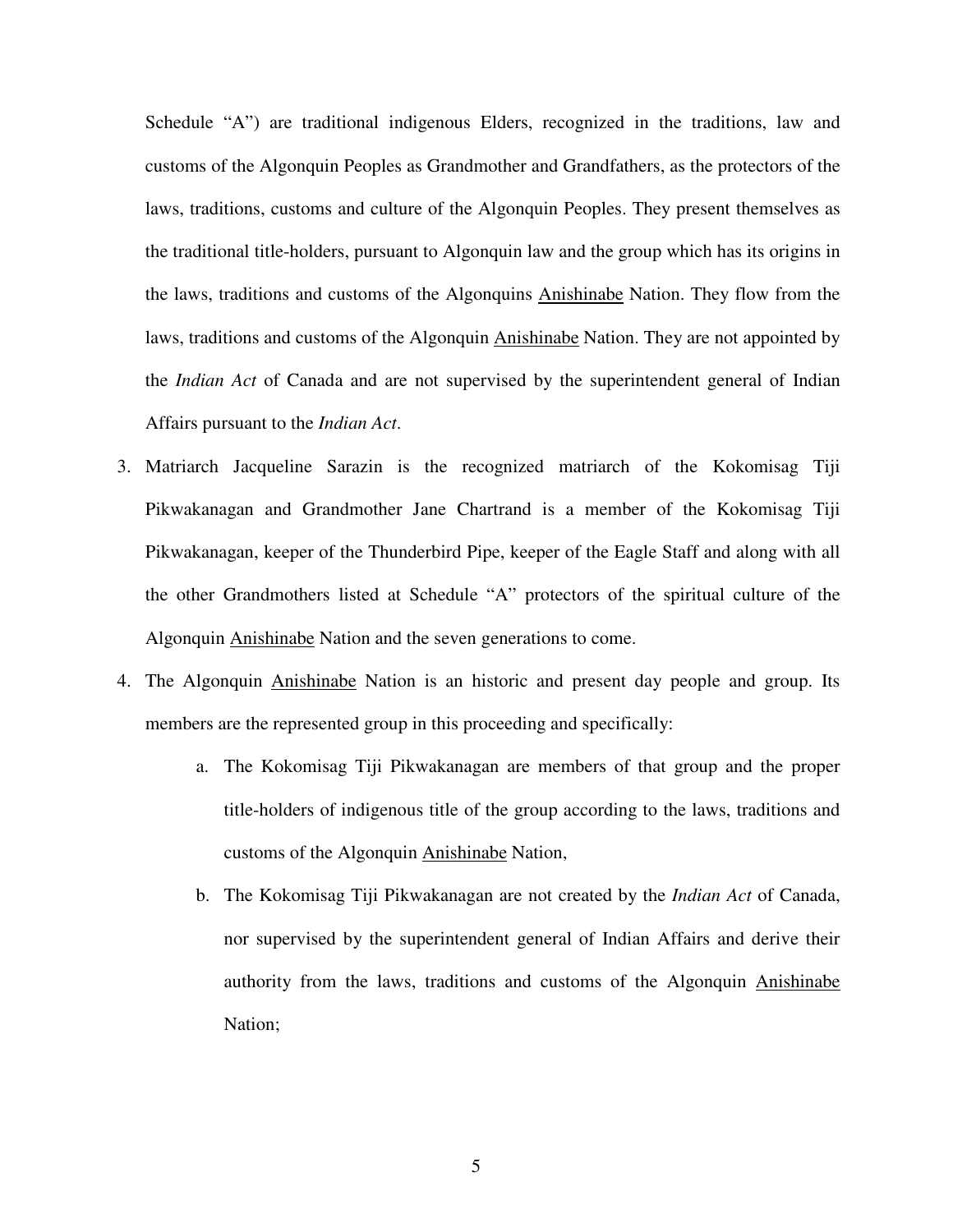- c. The Kokomisag Tiji Pikwakanagan by virtue of the filing of a Notice of Constitutional Question, dated October 20, 2016, in Federal Court judicial review application, Court File No. T-522-16, asserted indigenous title to the land claimed by the Algonquins of Ontario in their purported land claim negotiations with Ontario and Canada;
- d. The Kokomisag Tiji Pikwakanagan bring this action on their behalf and as representatives on behalf of all other members of the Algonquin Anishinabe Nation.

## *Defendants*

- 5. The defendant Attorney General of Canada is the representative of Her Majesty in the Right of Canada ("Canada") and is named in these proceedings pursuant to s. 23(1) of the *Crown Liability and Proceedings Act*.
- 6. The Algonquins of Ontario are comprised of the Chief and Band Council of Pikwakanagan, along with representatives of 9 other communities which are Mattawa, Bancroft, Ottawa, Whitney, Sharbot Lake, Greater Golden Lake, Antoine, Ardoch and Bonnechere. Eventually, each entity put forward an Algonquin Nation Representative (ANR's) with the Algonquins of Pikwakanagan having 7 ANRs, consisting of Chief and Band Council and each of the other communities having one each, for a total of 16 Algonquin Nation Representatives. The quorum for the ANR's is 12.
- 7. It is the intention of the Kokomisag Tiji Pikwakanagan to add as a defendant Her Majesty the Queen in the right of Ontario ("Ontario"), after the ninety day notice period expires, after service, pursuant to the *Proceedings Against the Crown Act*, R.S.O. 1990, c. P.27.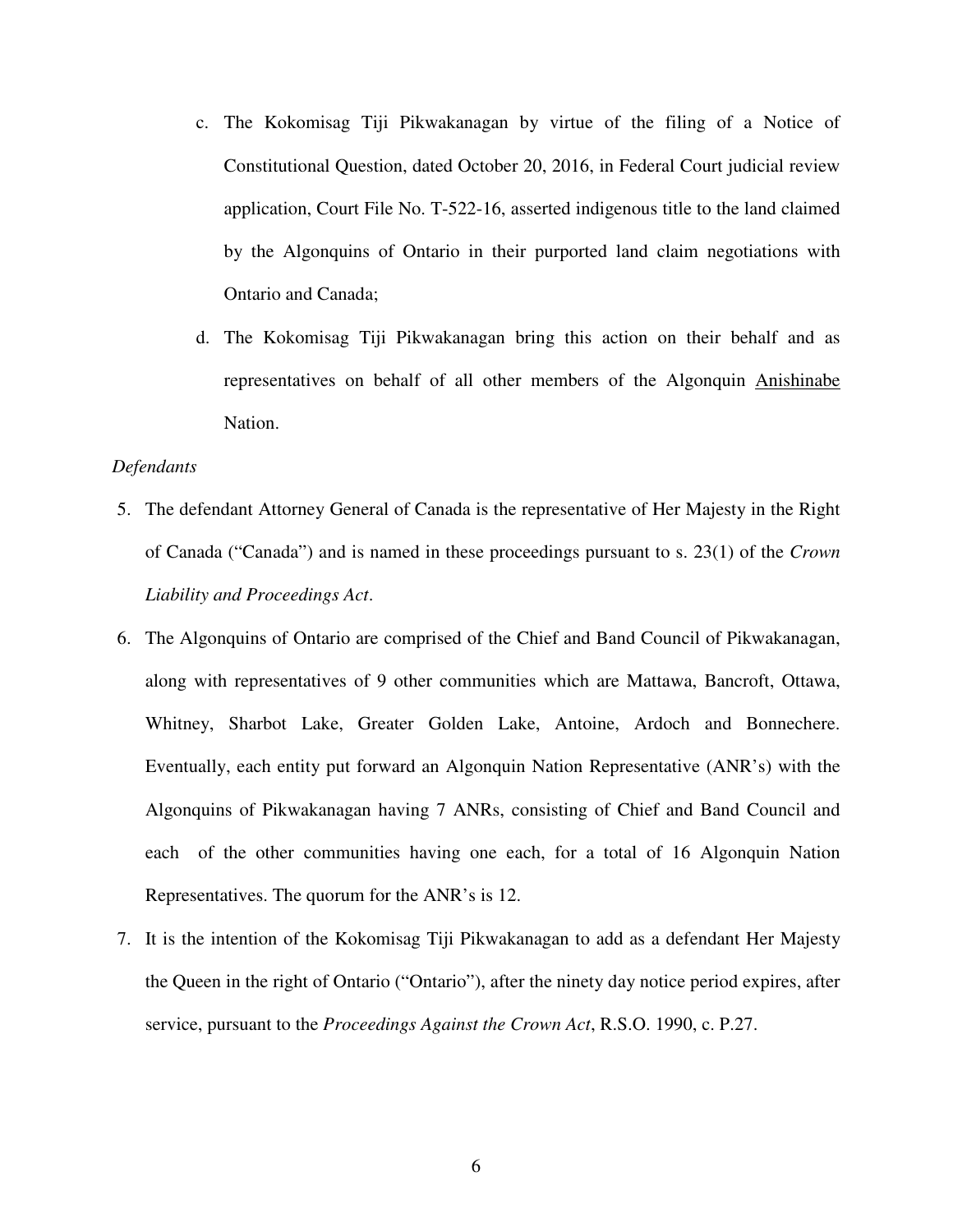### **OVERVIEW**

- 8. The Plaintiffs commenced a judicial review application pursuant to Section 18.1 of the Federal Court Rules on March  $30<sup>th</sup>$ , 2016, which was amended on June  $30<sup>th</sup>$ , 2016. Subsequently, the Plaintiffs filed a Notice Constitutional Question, dated October  $20<sup>th</sup>$ , 2016, wherein the Plaintiffs asserted indigenous title to the territory the subject matter of the purported negotiations of the Algonquins of Ontario on a land claim with Ontario and Canada.
- 9. The Plaintiffs herein contest the purported representation of them by the Quebec Indian Act reserve of Kitigan Zibi, and Chief Jean-Guy Whiteduck in the Superior Court Action File No. 16-70862 issued December  $7<sup>th</sup>$ , 2016 and will seek a court order to have this action and Court File No. 16-70862 joined together for the purposes of a fair adjudication of the contentious issues between these Plaintiffs and the Plaintiffs in Court File No. 16-70862. The Plaintiffs herein assert a right to the declaration of indigenous title for the same lands outlined in Court File No. 16-70892. The Plaintiffs will outline more fully on this issue later in the statement of claim.
- 10. The Plaintiffs herein seek to continue the judicial review application filed in the Federal Court of Canada on March  $30<sup>th</sup>$ , 2016 and amended on June  $30<sup>th</sup>$ , 2016, as Court File No. T-55-16, by changing the judicial review application into a statement of claim in the Superior Court of Ontario. The Plaintiffs state that by asserting indigenous title through the Notice of Constitutional Question dated October  $20<sup>th</sup>$ , 2016, in the Federal Court judicial review application, that this changed the core issues between itself and the Chief and Band Council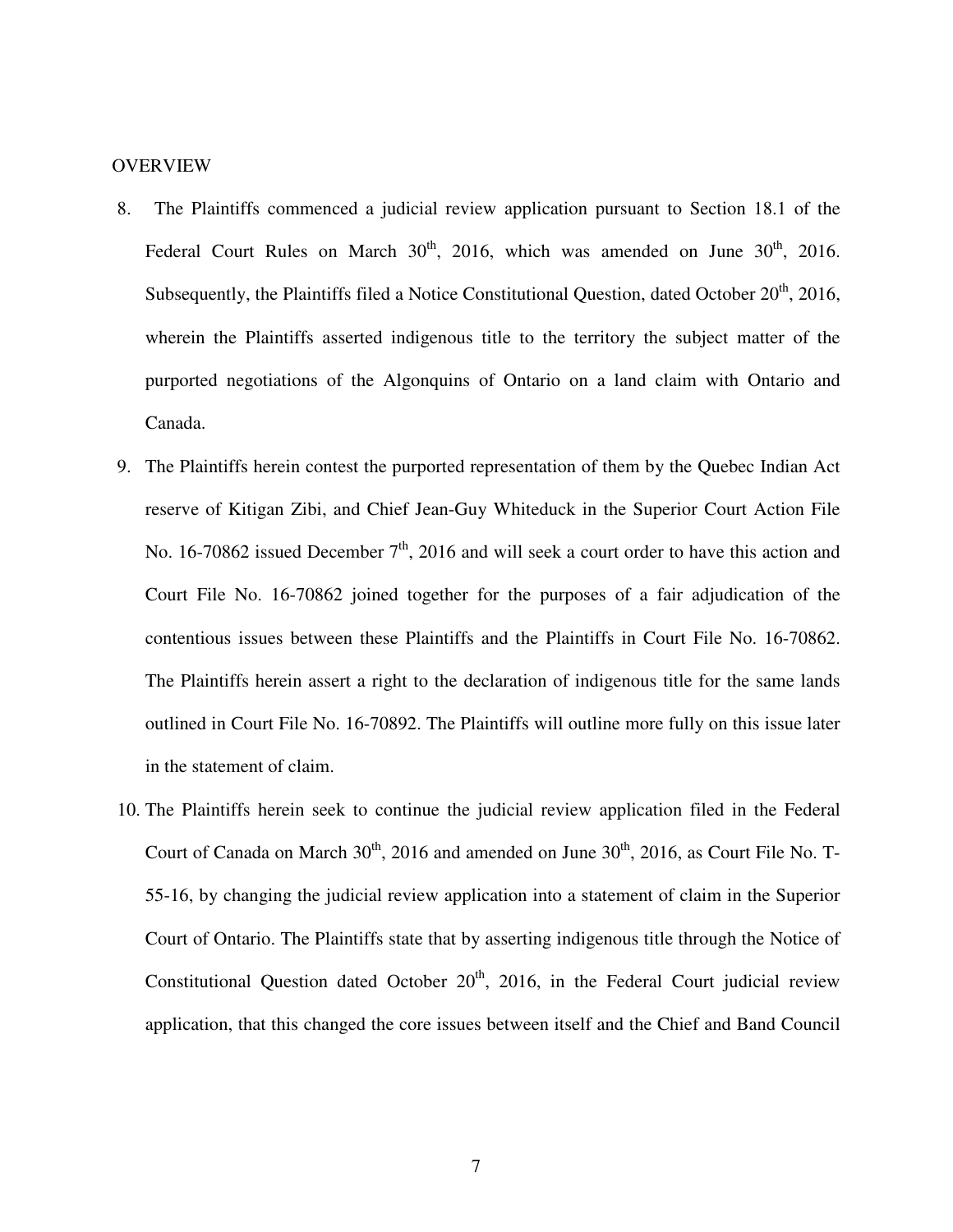to elevate it to an action and not a judicial review as contemplated by Section 18.1 of the Federal Court Rules. Furthermore, the Province of Ontario must be added as a party defendant in an indigenous title claim, requiring that this action be filed in the Superior Court of Ontario.

# ISSUES BETWEEN THE PLAINTIFF AND CHIEF AND BAND COUNCIL OF PIKWAKANAGAN

#### *Background*

- 11. The Algonquins of Pikwakanagan comprise approximately 2000 Algonquins registered on the band List for the reserve at Golden Lake, Ontario. Approximately 350 Algonquins of voting age reside at the reserve, with the balance of Algonquins living off the reserve. Pursuant to the Algonquins of Pikwakanagan Custom Election Code, only Algonquins ordinarily resident on the reserve can stand as candidates for the position of chief or the position of Councillor. Chief and band Council are created by the Indian Act, which is administered by the Minister, who shall be superintendent general of Indian Affairs. (Section 3 Indian Act).
- 12. In approximately 2002 discussions began with Ontario and Canada regarding Section 35(1) Constitution Act 1982 indigenous rights, with certain Algonquins of Ontario and soon became the Algonquins of Ontario, comprised of the Algonquins of Pikwakanagan and 9 other communities. These 9 other communities are: Mattawa, Bancroft, Ottawa, Whitney, Sharbot Lake, Greater Golden Lake, Antoine, Ardoch and Bonnechere. Eventually, each entity put forward an Algonquin Nation Representative (ANR's) with the Algonquins of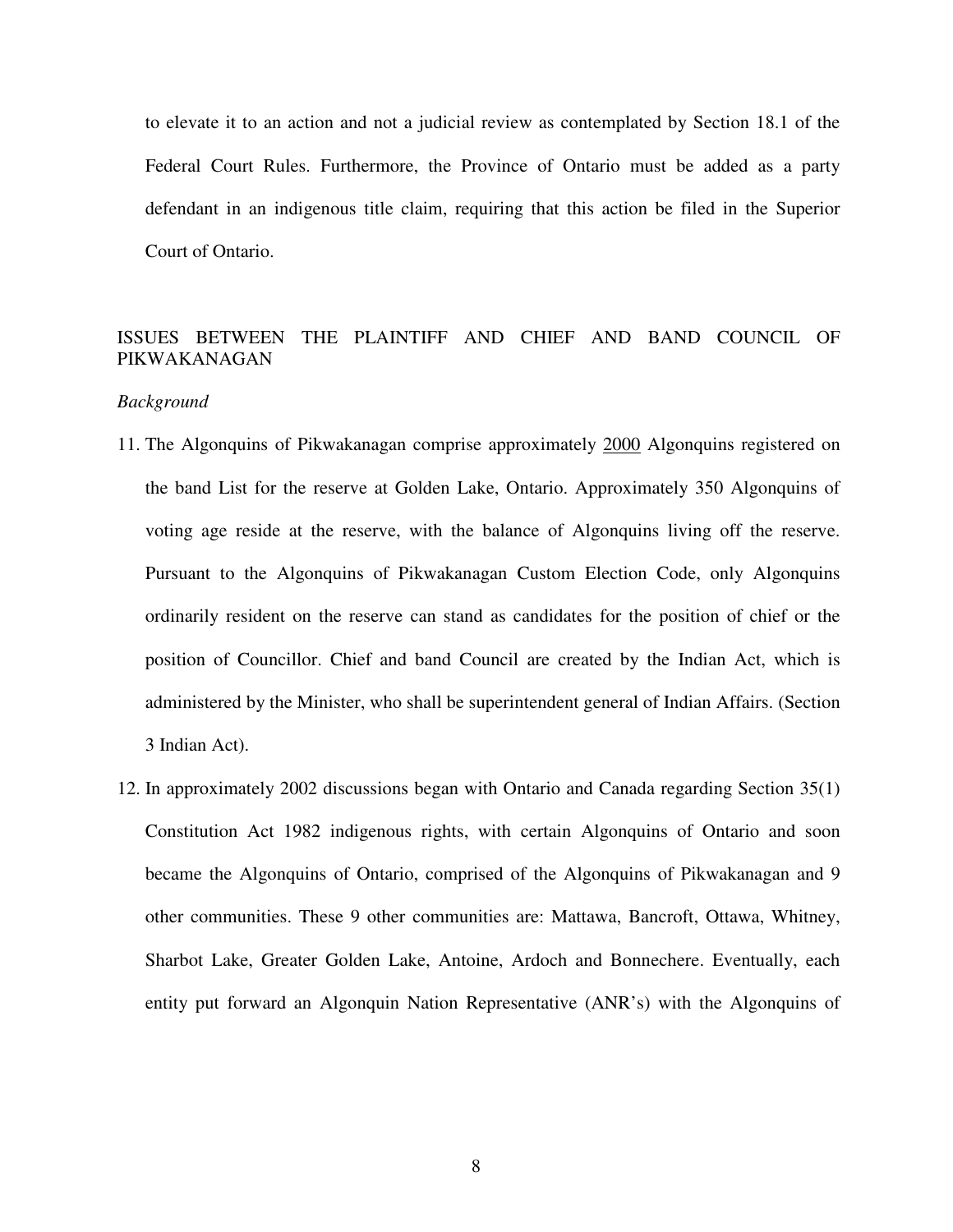Pikwakanagan having 7 ANR's consisting of Chief and Band Council, and each of the other communities having one each, for a total of 16 Algonquin Nation Representatives. The quorum for the ANR's is 14.

- 13. On May 29<sup>th</sup>, 2015 the Algonquins of Ontario, through their Principal Negotiator and Senior Legal Counsel, Robert Potts, Ontario and Canada signed a Proposed Agreement-in-Principle, which is declared to have no legal status and shall not create legal obligations. The parties thereto state that the Agreement-in-principle shall form the basis of negotiations towards a Final Agreement that will clarify the rights of the Algonquins that will be recognized and affirmed by Section 35 of the Constitution Act, 1982. Furthermore, the parties thereto state that the Algonquins, Canada and Ontario have agreed to negotiate in order to clarify the rights. Algonquins are nowhere defined in the Agreement-in-Principle. An Algonquin Negotiation Representative is defined as a representative of the Algonquins who was elected by his or her Algonquin Collective to negotiate the Agreement-in-Principle and, subject to ratification of the Agreement-in-Principle, the Final Agreement
- 14. The Chief and Band Council of the Algonquins of Pikwakanagan have never been elected by the membership to negotiate an Agreement-in-Principle.
- 15. The Chief and band Council, derive all their powers to act pursuant to the Indian Act. Section 35(1) of the Constitution Act, 1982 indigenous rights fall outside the Indian Act. The Algonquins of Pikwakanagan Custom Election Code provides that the duly elected Council, May by quorum of Council, make laws in relation to Section 81, 82, 83, 84, 85.1, 86 and 88 of the Indian Act. The Custom Election Code does not provide authority to negotiate Section 35(1) Constitution Act, 1982 indigenous rights.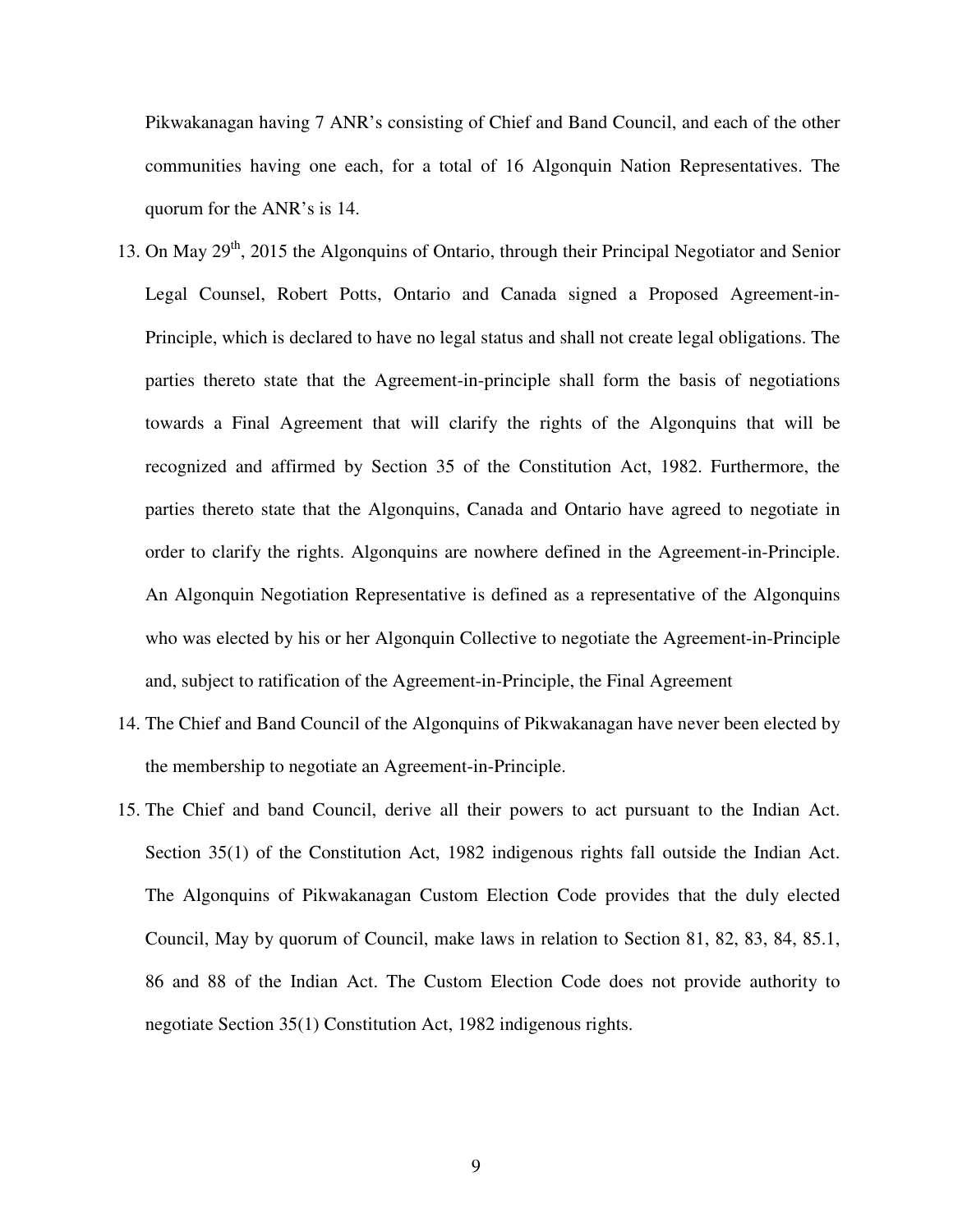### *Ratification of Agreement-in-Principle*

- 16. In the month of February 2016, a series of newsletters issued to the residents of the Algonquins of Pikwakanagan, announced that a Pikwakanagan First Nations Referendum was to be held on March  $5<sup>th</sup>$ , 2016 to vote on the Proposed Agreement-in-Principle.
- 17. On February 28<sup>th</sup>, 2016, the Kokomisag Tiji Pikwakanagan (Grandmothers of Pikwakanagan), the proper title-holders as to Section 35(1) indigenous rights, according to customs, laws and traditions of the Algonquin Law, put the Chief and Band Council on notice and directed them to remove themselves from the negotiation table for an unspecified time until a proper agreement-in-principle could be established. On March  $2<sup>nd</sup>$ , 2016, the Kokomisag Tiji Pikwakanagan (Grandmothers of Pikwakanagan) again put the Chief and Band Council on notice and asked that the Chief and Band Council recuse themselves immediately from talks at the negotiating table.
- 18. On March 5, 2016, 330 Algonquins of Pikwakanagan cast eligible ballots in Pikwakanagan First Nations Referendum. 243 voted down the Agreement-in-Principle and 87 voted in favour. Although Chief and Band Council of the Algonquins of Pikwakanagan have never had a mandate to negotiate and have never been elected to negotiate S 35(1) Constitution Act, 1982, indigenous rights, this referendum vote also negates any perceived mandate to negotiate.

### *Custom Election Code and Related Instruments*

19. There are certain provisions of the Algonquins of Pikwakanagan Custom Election Code which are pertinent to this background. The provisions are as follows:

PRINCIPLE: Wherever our Members live, we have a duty and an obligation to acknowledge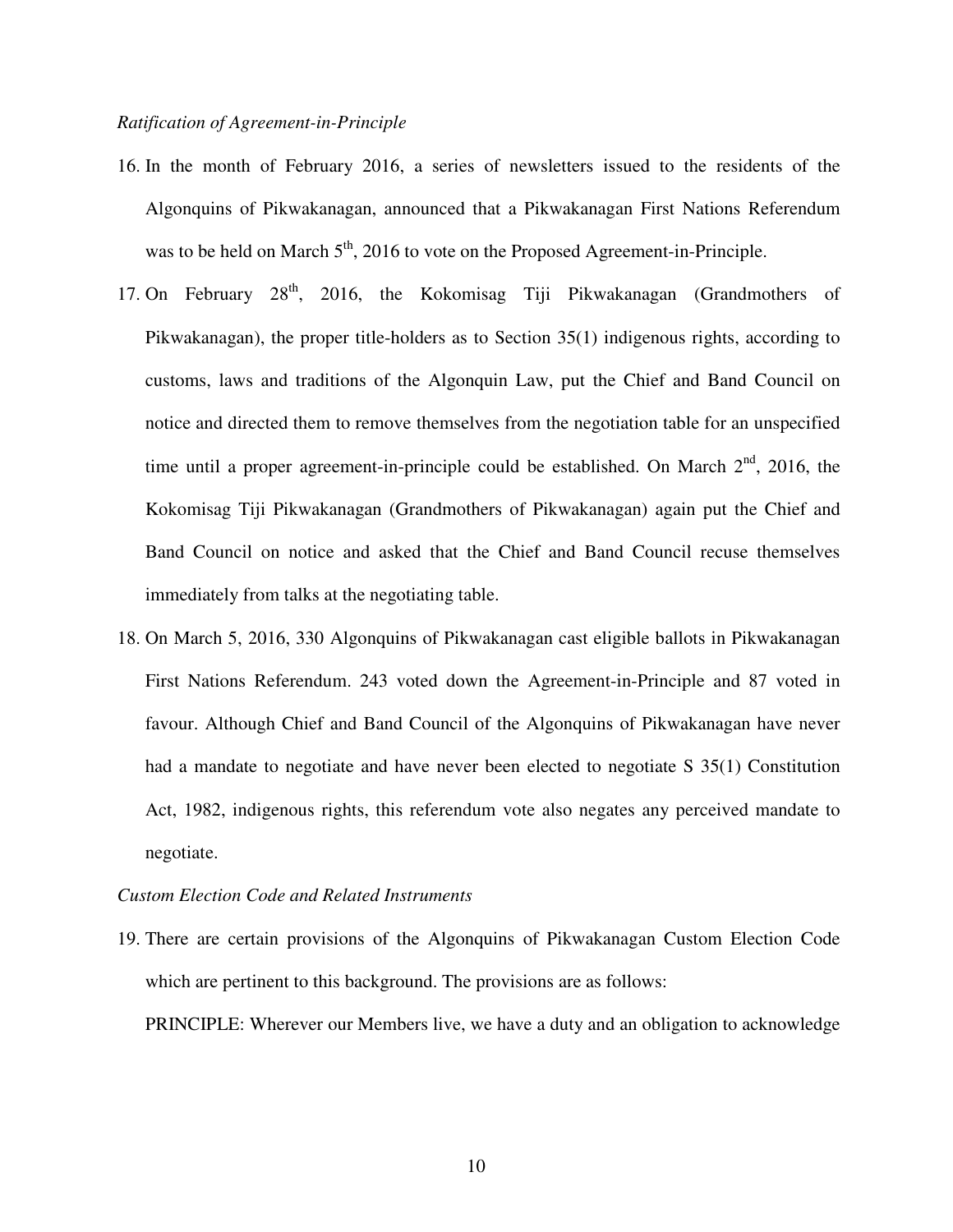their voting rights and always to act accordingly in their interest in applying the highest ethical standards at our disposal.

PREAMBLE: Whereas, the Algonquins of Pikwàkanagàn assert our inherent sovereignty which emanates from our people, our culture and our Aboriginal rights, and as a natural corollary, hereby exercise our powers of self-government and self-determination as recognized and affirmed by Section 35 of the Constitution Act, 1983;

And Whereas, the Algonquins of Pikwàkanagàn have come to a community decision and desire to set out our customary leadership selection rules, and to then modify them to ensure that they continue to honour our traditions and serve the interests of our First Nation

Also, the Community Vision Statement of the Algonquins of Pikwakanagan, Council Policy and Procedures Manual states, as follows

"We will achieve our "Vision" through wisdom, unity, respect, living according to our traditional values"

"Ours is a First Nation where the People enjoy full security, jurisdiction and control over their Algonquin Lands and Rights."

"Our Government is a capable, fair and Algonquin government, fully accountable to the Algonquin people and our Algonquin Constitution."

In the Mission Statement, dealing with the roles and responsibilities of the Chief and Council, the following appears:

# "**Mission of the Council**

6. Representing the best interests of the Algonquins of Pikwakanagan in all external dealings and relationships.

7. To seek to ensure that all members of the Algonquins of Pikwakanagan are treated in a fair and just manner with regard to Algonquin laws, regulations and policies."

# "**Accountability**

The Council is accountable in all respects to the Algonquins of Pikwakanagan and the members of Council are accountable to each other."

"Taking all reasonable steps necessary to prevent the Council from being in a conflict of interest situation or in a situation where there may be a perceived conflict of interest."

20. At the present time, the Algonquins of Ontario process to negotiate S 35(1) Constitution Act,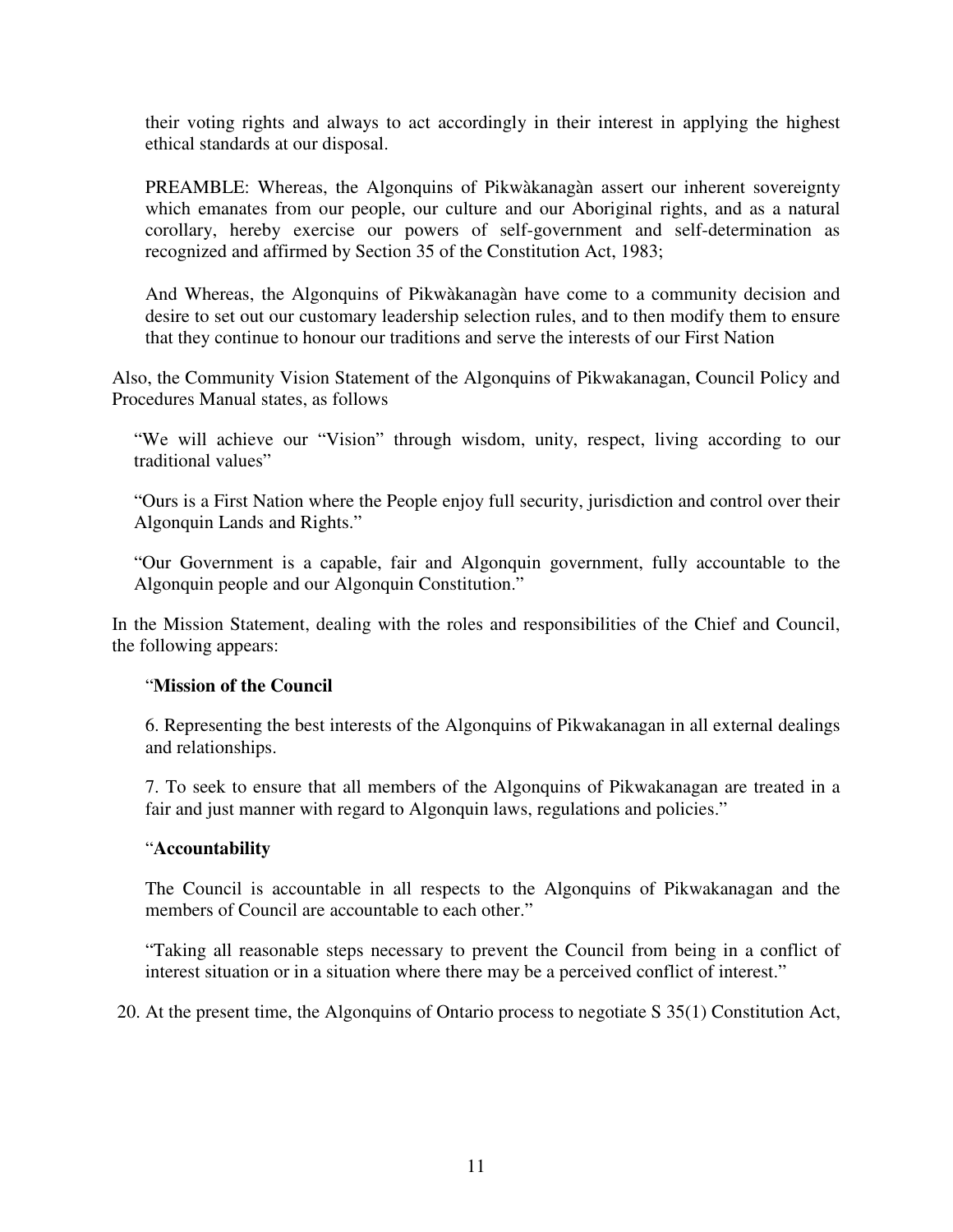1982 indigenous rights has never been mandated or ratified by the Algonquin Nation, in Ontario and Quebec, by vote, referendum or consensus. The Algonquins of Pikwakanagan have never mandated the Chief and Band Council to negotiate S 35(1) indigenous rights, and have never elected the Chief and Band Council to do so **and is further substantiated by** 

## **the Referendum results of a majority NO vote**.

#### *Algonquin Laws, Traditions and Customs*

- 21. The Algonquin Nation consists of Algonquins on both sides of the Ottawa River, in both Ontario and Quebec. Algonquins live on a reserve and off-reserve, and maintain their laws, traditions and customs through their Elders. Elders are referred to as Grandmothers and Grandfathers as a term of respect for the protective role that they play in preserving the culture, laws and traditions that they have maintained for hundreds of years. In particular the Grandmothers of Pikwakanagan assert that they are the traditional title-holders of the land and must be consulted in any discussions regarding indigenous title or right. In the Algonquin tradition, the Grandmothers are the guardians of the community and approve of the leadership when it is serving the people and remove the leadership when it is not serving the people. In directing Chief and Council to recuse themselves from the present negotiations discussed herein, they are acting on behalf of the People by virtue of traditional Algonquin law. The Grandmothers are the protectors of the children and are mindful that decisions made by Algonquin people must be for the benefit of seven generations. In Algonquin law, they must be consulted when there is any discussion regarding the land of the Algonquin People. The present negotiation process offends Algonquin law.
	- a. The Chief and Band Council and the Algonquins of Ontario, breach the Section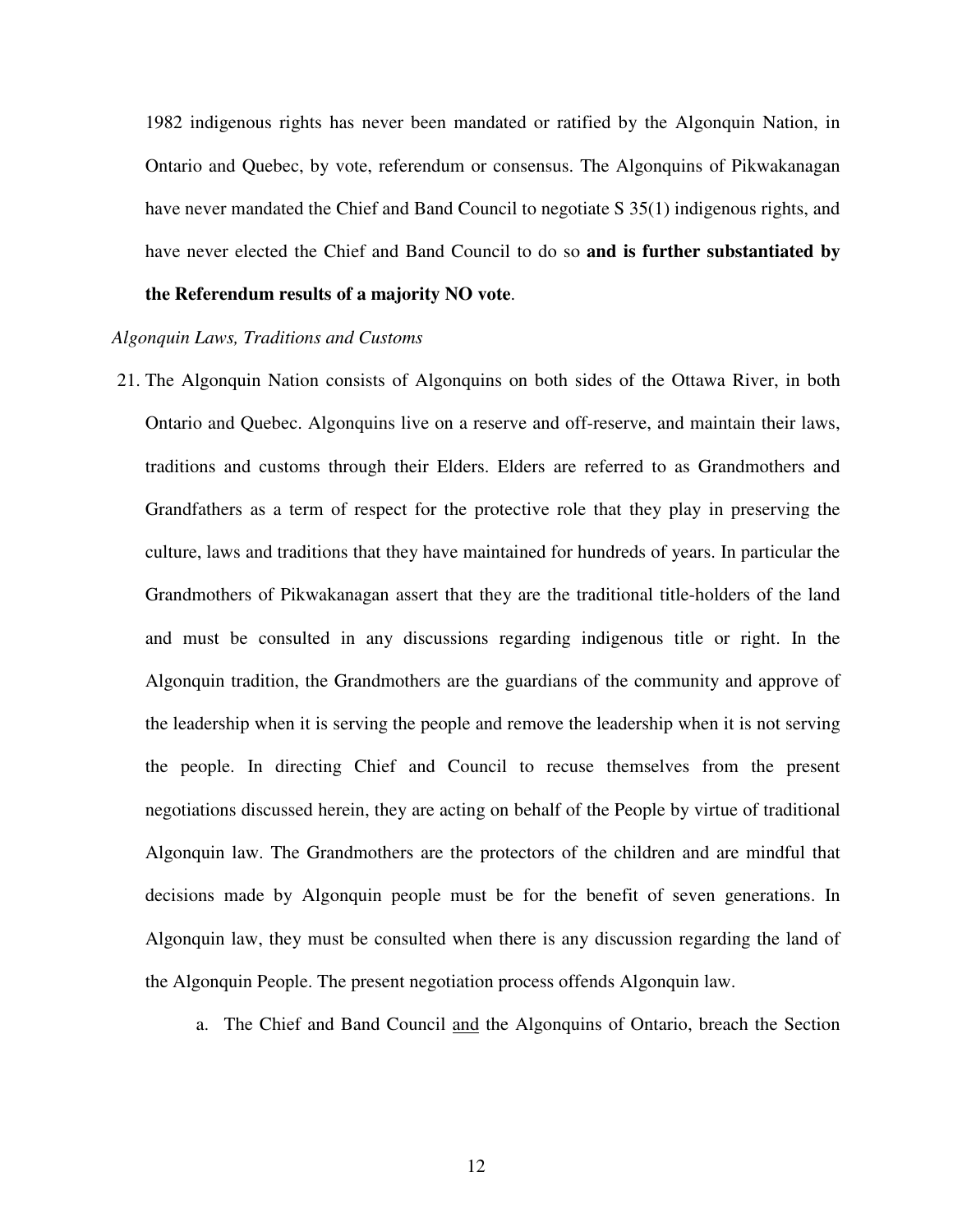25 and 35 indigenous rights of the membership of the Algonquins of Pikwakanagan by going beyond the powers given to them under the Indian Act which does not authorize Chief and Band Council to negotiate Section 25 and 35 Constitution Act 1982, indigenous rights

- b. The Chief and Band Council place themselves in a conflict of interest by accepting an annual salary to negotiate Section 25 and 35 Constitution Act 1982, indigenous rights, from funds advanced by Canada and Ontario. The Chief and Band Council were elected to provide services to the membership, as defined by the Indian Act, and not elected to negotiate Section 25 and 35 Constitution Act 1982, indigenous rights. The annual salary, provided to them through the Algonquins of Ontario, puts them in a conflict of interest as regards their duties as a Chief and Band Council under the Indian Act. They are therefore compelled to continue the negotiations regardless of its potential outcome in order to continue to receive the annual salary.
- c. The Chief and Band Council of the Algonquins of Pikwakanagan are created by the Indian Act, supervised by the superintendent general of Indian Affairs, thus creating a situation in the negotiations where Canada is negotiating with itself. The Chief and Band Council cannot be independent of the government of Canada while supervised by the superintendent general of Indian Affairs under the Indian Act. This results in a further breach of the Section 25 and 35 Constitution Act 1982, indigenous rights of the membership of the Algonquins of Pikwakanagan
- d. The Chief and Band Council of Pikwakanagan breach the Section 25 and 35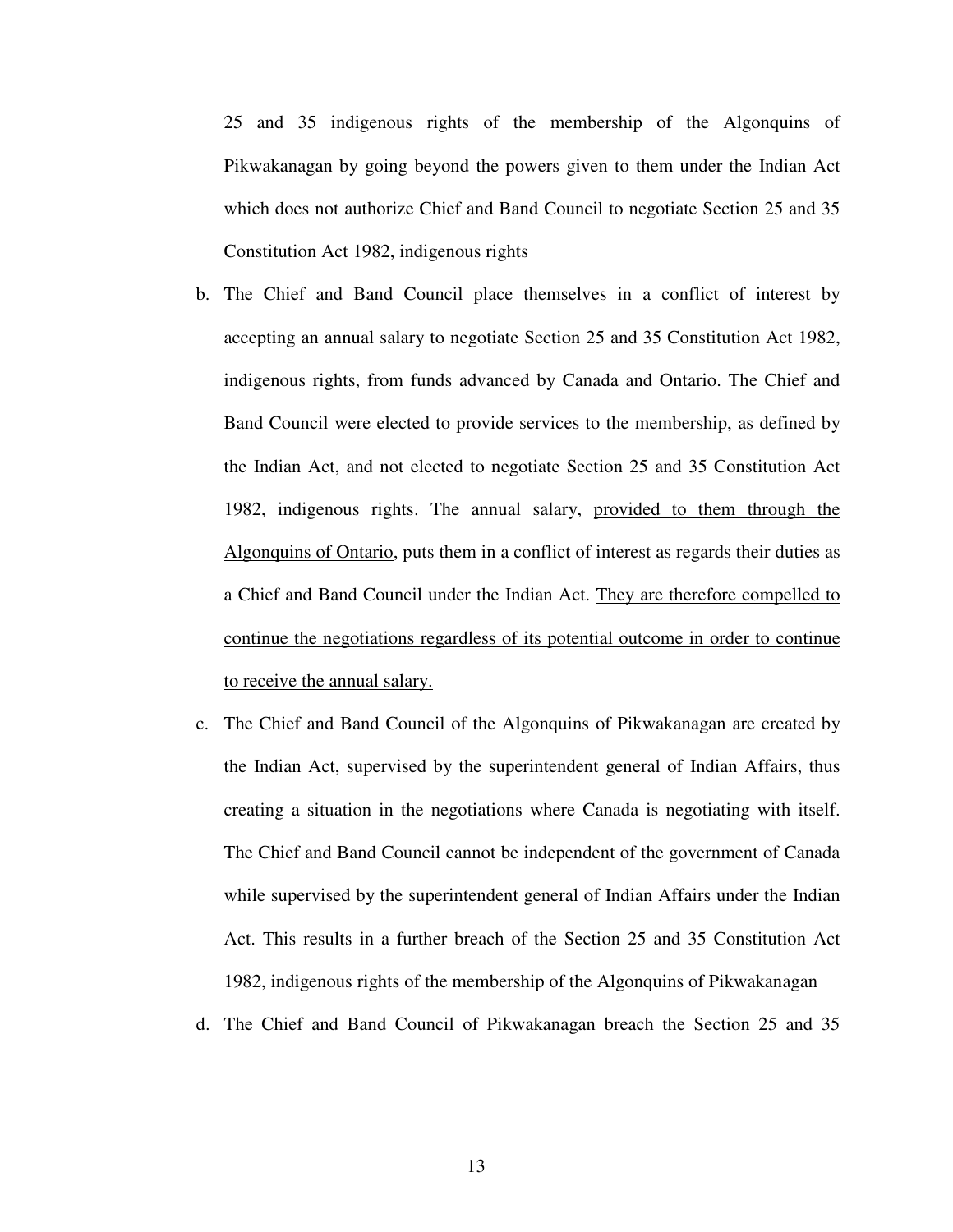Constitution Act 1982, indigenous rights of the membership of the Algonquins of Pikwakanagan, by engaging in negotiations with Canada and Ontario without first obtaining a proper mandate from the membership of the Algonquins of Pikwakanagan

- 22. Impact of the Chief and Band Council continue to negotiate S 35(1) indigenous rights:
	- a. It undermines the customs, laws and traditions of the Algonquins of Pikwakanagan and indeed the Algonquin Nation and threatens their survival as a distinct society;
	- b. It undermines the authority of the Elders and particularly the Grandmothers of Pikwakanagan as they are the indigenous title-holders pursuant to Algonquin law;
	- c. It creates serious problems in negotiations with Canada and Ontario as they Chief and Band Council do not have a proper mandate to negotiate Section 35(1) indigenous rights with Canada and Ontario;
	- d. It undermines the ability of the Algonquins of Pikwakanagan and indeed the Algonquin Nation to ensure that its asserted Aboriginal and treaty rights to lands and resources are respected and protected from outsiders;
	- e. It creates serious problems in that provincial government and federal government who are required to engage in consultations and accommodations with the Algonquin Nation will not know why they ought to be engaged with; and
	- f. Negotiations on S 35(1) indigenous rights must be informed by membership of the Algonquins of Pikwakanagan, the Grandmothers of Pikwakanagan and not dictated by the Chief and Band Council who possess no mandate to negotiate.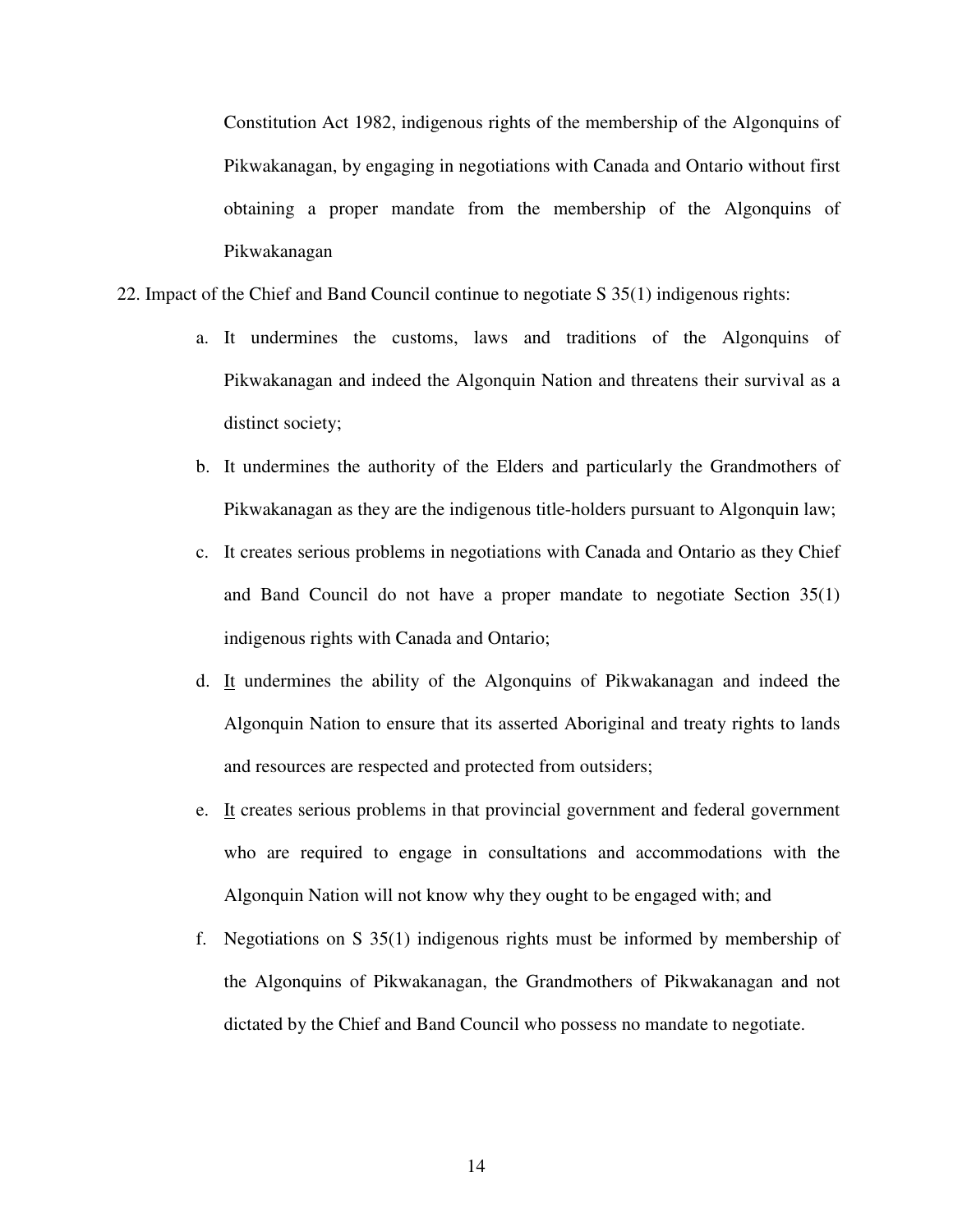#### *Breaches of Section 25 and Section 35(1) Constitutional rights*

- 23. The Plaintiffs state that the aforementioned breaches of Section 25 and Section 35(1) indigenous rights impacts the membership of Pikwakanagan and in fact all Algonquins Anishinabe Nation. The only way in which the Plaintiffs can protect themselves from the breach of their indigenous rights is to assert title based on their inherent rights pursuant to the laws, traditions and customs of the Algonquin Anishinabe Nation. The authority of the Plaintiffs to act on behalf all the members of the Algonquin Anishinabe Nation derive from the laws, traditions and customs of the Algonquin Peoples.
- 24. The breaches by Chief and Band Council are as follows:
	- a. The Chief and Band Council are acting without jurisdiction to continue to negotiate S 35(1) indigenous rights on behalf of the Algonquins of Pikwakanagan without a proper mandate from the membership of the Algonquins of Pikwakanagan;
	- b. The Chief and Band Council can only act pursuant to the provisions of the Indian Act which does not provide a mandate to negotiate S 35(1) inherent indigenous rights to lands and resources;
	- c. The Chief and Band Council are offending Algonquin law in continuing to negotiate S 35(1) inherent indigenous rights without a proper mandate from the people;
	- d. The Chief and Band Council are not a proper Algonquin Nation Representative, referenced in the Agreement-in-Principle of May  $29<sup>th</sup>$ , 2015, in that they have not been elected by the collective to negotiate S 35(1) indigenous rights to lands and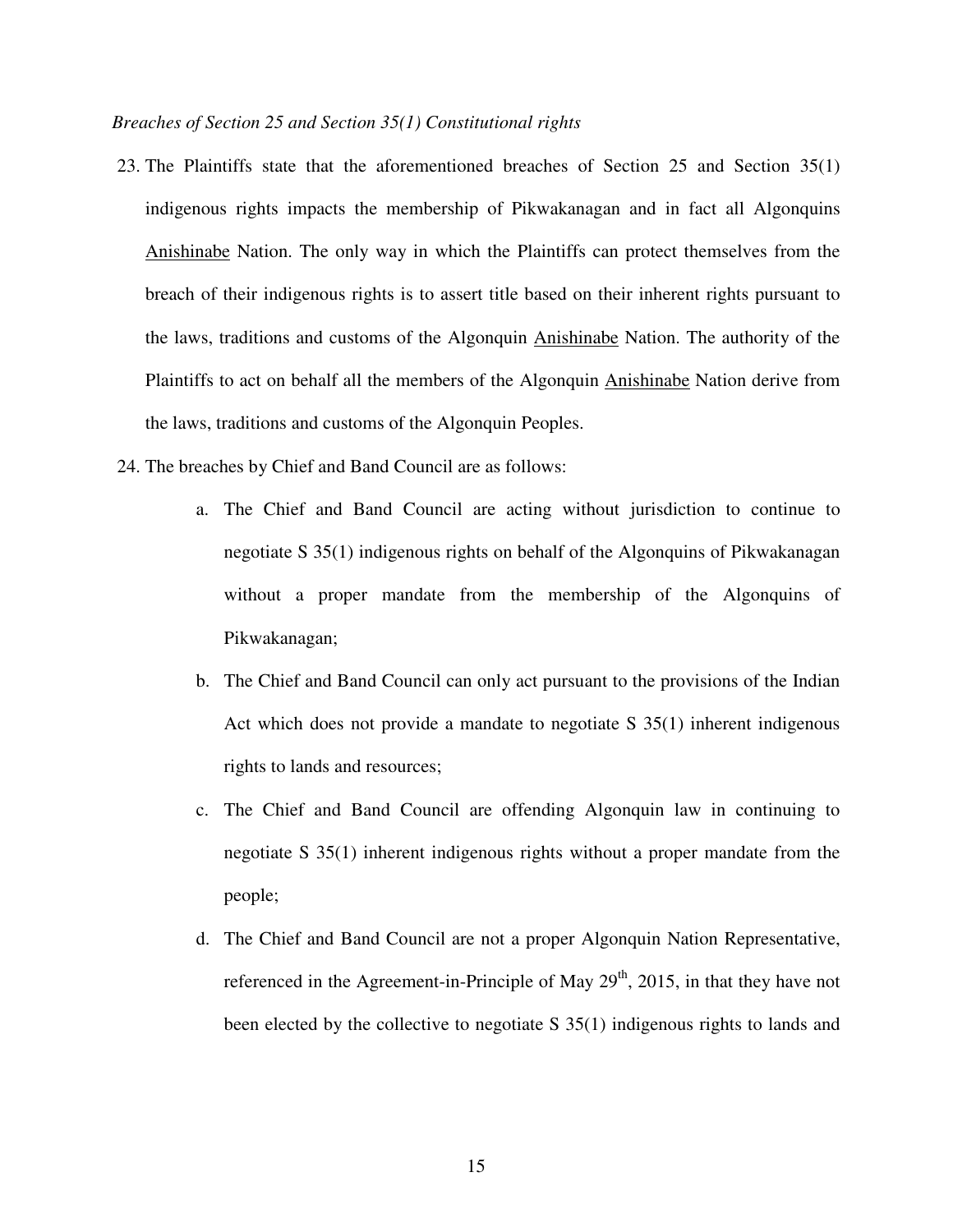resources;

- e. The Chief and Band Council fail to observe principles of natural justice and/or procedural fairness in continuing to negotiate S 35(1) indigenous rights without a proper mandate;
- f. The Chief and Band Council have violated and/or refused to abide by their policies, including its policies on Custom Election Code and Process and Procedure Manual.

#### *Statement of Claim Court File No. 16-70862*

- 25. The Plaintiffs herein deny that they are represented by Kitigan Zibi and Chief Jean-Guy Whiteduck in their statement of claim Court File No. 16-70862. Furthermore, the Plaintiffs state that they assert indigenous title to the same kichi sibi lands as outlined in Schedule "A" and "B" of Court File No. 16-70862.
- 26. The Plaintiffs herein will move to join this action together with statement of claim 16-70862 in order to insure a fair disposition of the contentious issues between the two claims. The Plaintiffs herein state that by virtue of the law, traditions and customs of the Algonquin Anishinabe Nation, they are the proper title-holders of indigenous title on behalf of the member of the Algonquin Anishinabe Nation. Additionally, the Plaintiffs herein asserted indigenous title to the territory on October  $20<sup>th</sup>$ , 2016, before the issuance of the statement of claim on December  $7<sup>th</sup>$ , 2016 as Court File No. 16-70862.

### *Canada and Ontario*

27. The Plaintiffs herein agree and adopt paragraphs 7, 8, 9, 10, 11, 12, 13, 14 and 15 and the outline at II, legal basis, 1, 2, and 3 of the statement of claim File No. 16-70862.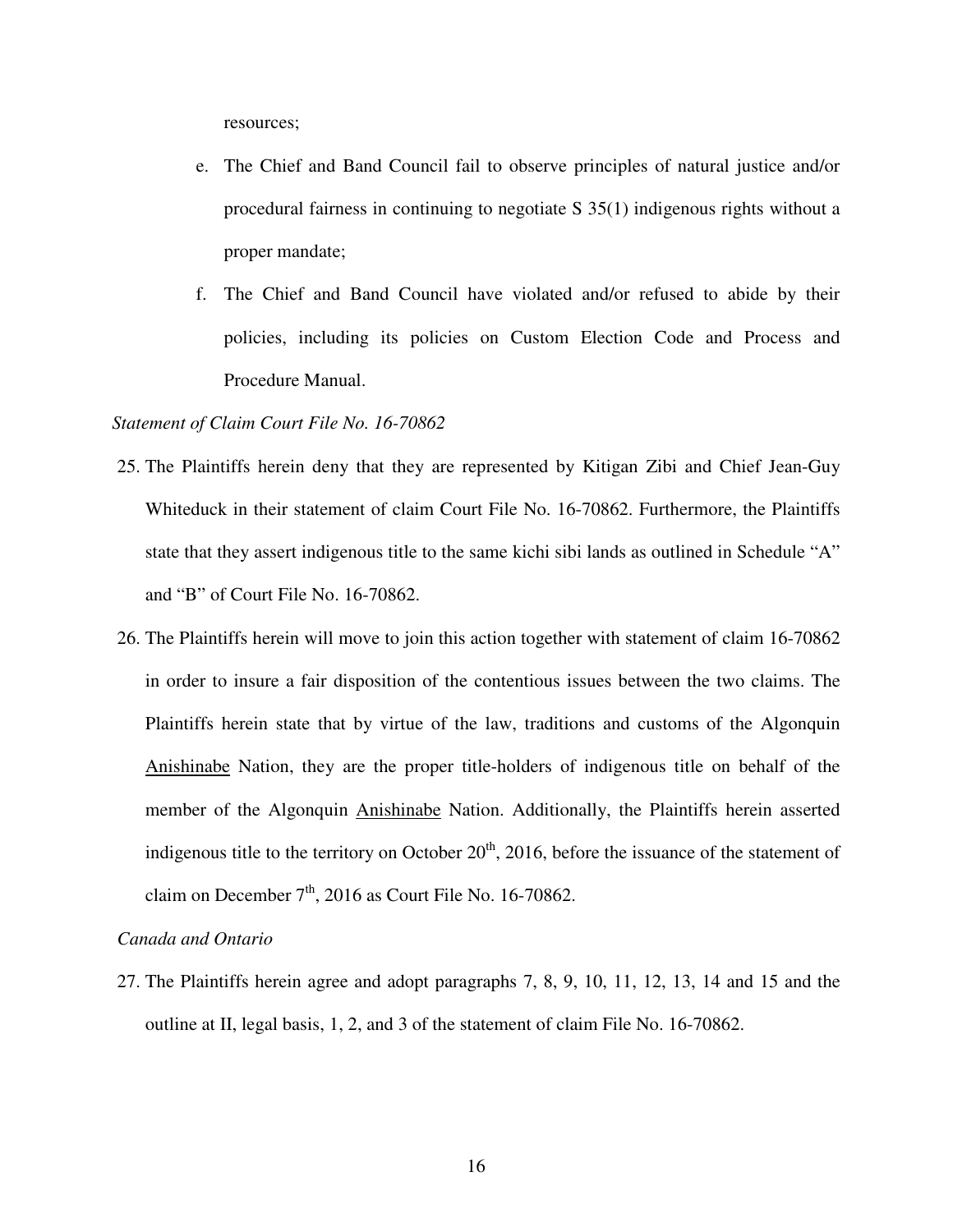- 28. The Plaintiffs herein state that as at the deliverance of the Notice of Constitutional Question dated October  $20<sup>th</sup>$ , 2016, that both Canada and Ontario had a legal duty to consult and accommodate the Plaintiffs. Canada and Ontario have failed to do so and as at this date are in breach of their legal obligation to consult and accommodate the Plaintiffs herein.
- 29. The Plaintiffs herein state that Canada and Ontario have an obligation to reconcile the Plaintiffs' indigenous title, including returning the stewardship of sacred sites, including Chaudiere Falls, Albert and Victoria Islands in the Ottawa River, to the traditional Algonquin Grandmothers, in accordance with the laws, traditions and customs of the Algonquin Peoples.
- 30. The Plaintiffs herein state that Canada and Ontario have an obligation to reconcile the Plaintiffs indigenous title in the territory outlined in the negotiations between the Algonquins of Ontario and Canada and the territory outlined in Schedule "A" and "B" in Court File No. 16-70862. Also, Canada and Ontario must provide an accounting of resources taken in the territory and provide compensation to the Plaintiffs for the use of their resources.
- 31. The Plaintiffs state that the Treaty of Friendship in 1701 concluded between the French, the English and the Algonquin Anishinabe Nation, called for an equal sharing of the territory, which has been breached by successor governments. The Plaintiffs state that the three figure Wampum Belt held by Elder William Commanda should be declared a constitutional document which bears on the issues of indigenous title and right and must be considered by the Court as evidence of promises made and promises broken. This Treaty of Friendship of 1701, if properly followed, would form the basis for a proper resolution of the conflicts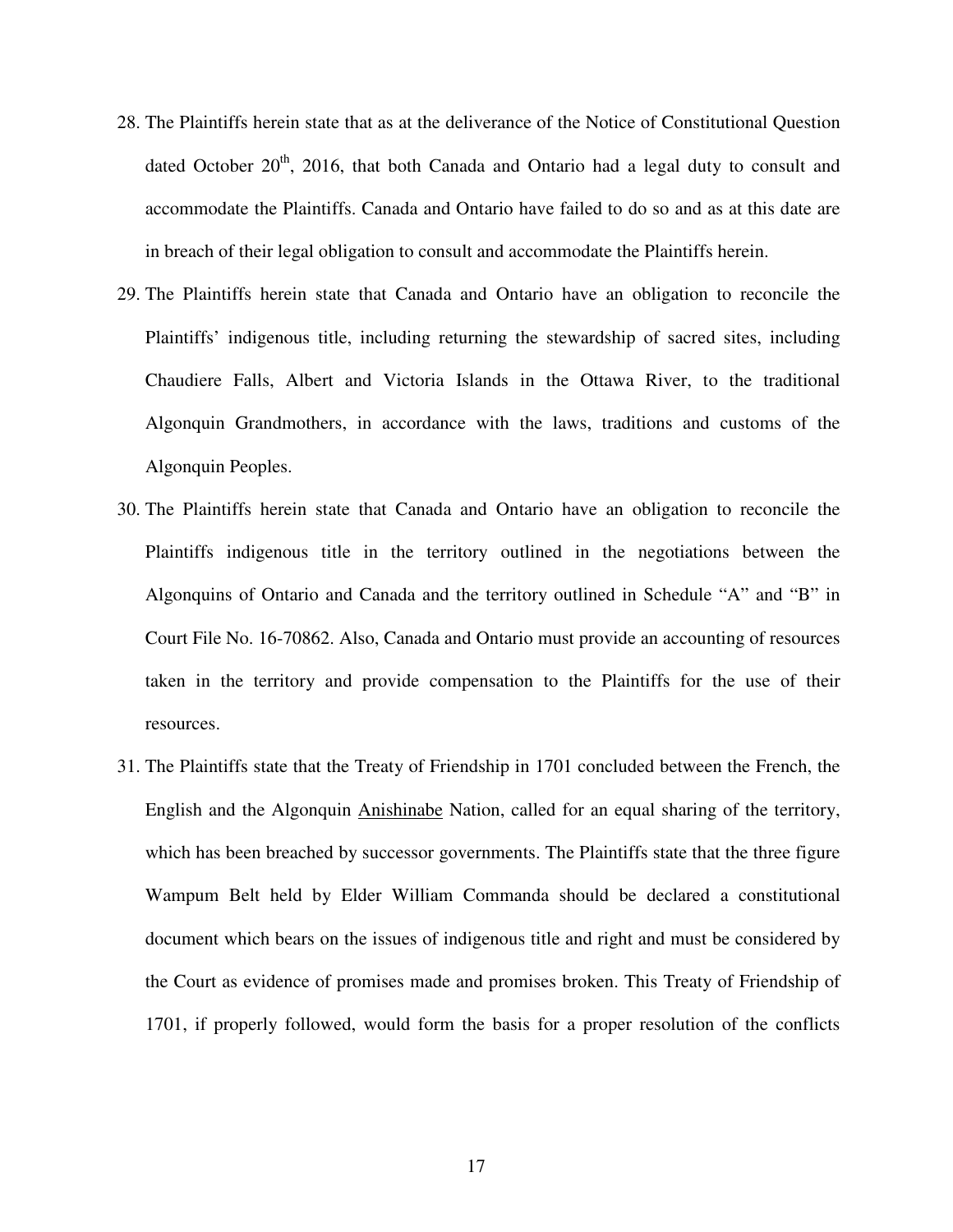between governments and the Algonquin Anishinabe Nation.

## *Algonquins of Ontario*

32. The Algonquins of Ontario have no proper mandate from the Algonquin Anishinabe Nation to negotiate Section 25 and Section 35(1) *Constitution Act* indigenous rights and by signing the Agreement-on-Principle aforesaid, breached the Section 25 and Section 35(1) rights of the members of the Algonquin Anishinabe Nation.

# STATUTES AND REGULATIONS RELIED UPON

- i. *Constitution Act*, 1982;
- ii. *Indian Act*, R.S.C. 1985, c. I-5;
- iii. *Crown Liability and Proceedings Act*, R.S.C. 1985, c. C. 50;
- iv. *Proceedings Against the Crown Act*, R.S.O. 1990, c. P. 27;
- v. *Rules of Civil Procedure*, R.R.O. 1990, Reg. 1994;
- vi. *Charter of Rights and Freedoms,* Section 2 and 7;
- vii. *United Nations Declaration on the Rights of Indigenous Peoples*

Dated March 2, 2017

Issued by

 ELDERS WITHOUT BORDERS 237 Argyle Ave. Ottawa, ON K2P 1B8 T: (613) 563-7474 F: (613) 563-9179 E: spiritualelders@hotmail.com per Michael Swinwood LSUC# 14587R